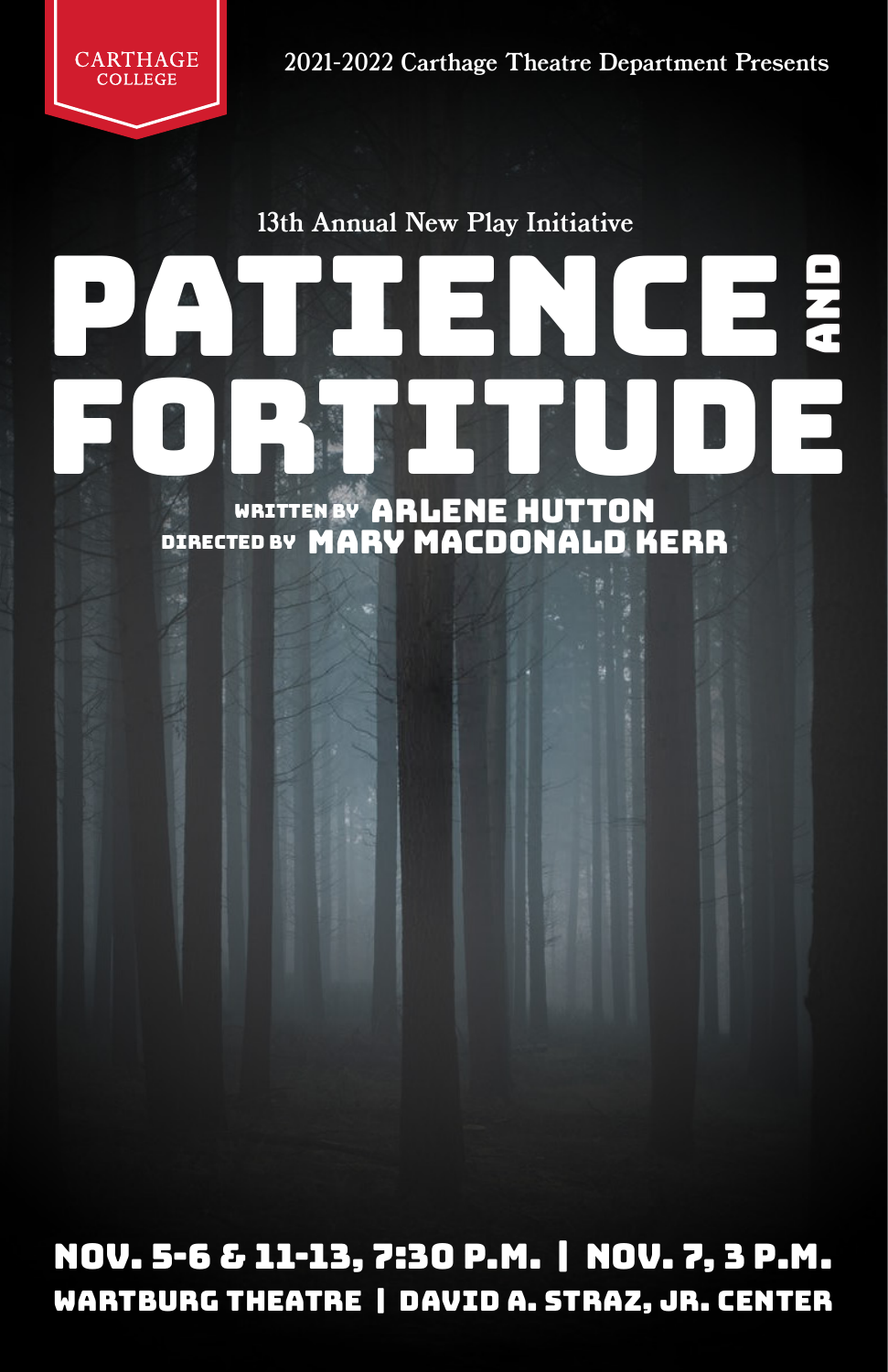## **scenes**

- Scene 1 Friday, late afternoon
- Scene 2 Saturday morning
- Scene 3 Saturday evening
- Scene 4 Sunday night
- Scene 5 Monday morning
- Scene 6 Monday evening
- Scene 7 The middle of the night
- Scene 8 Tuesday morning
- Scene 9 Tuesday evening
- Scene 10 Wednesday morning

*There is no intermission for this show.*

#### **Time**

Spring break. About ten years after the COVID-19 pandemic of 2020–2022.

#### **Place**

Ashdon Cottage, an old wooden former president's house on the campus of North Woods College, in the middle of nowhere. Used for special events and group retreats.

## **cast**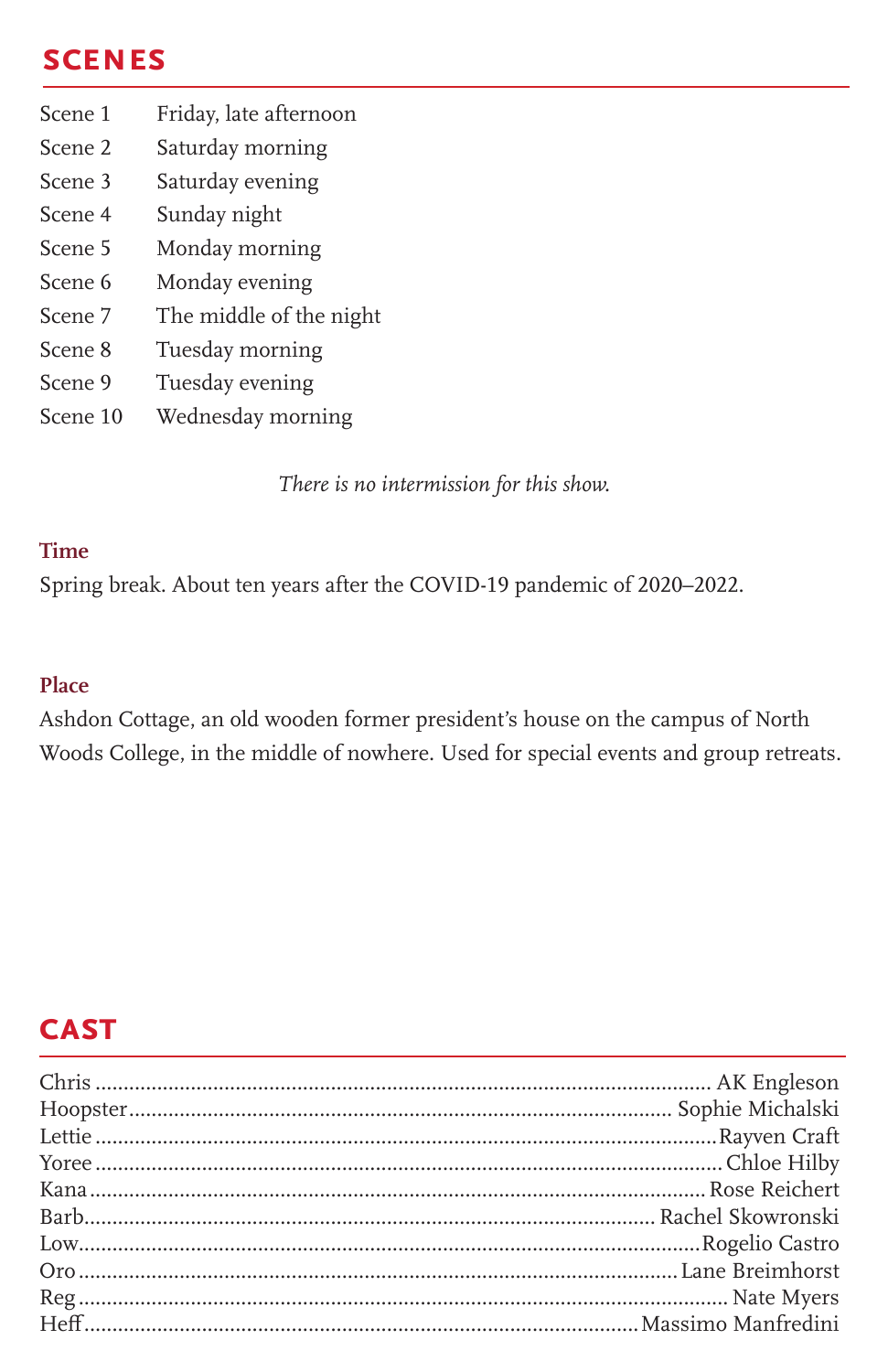#### **production team**

# **director's note**

Work on Patience and Fortitude began in 2019 when Herschel Krueger hired Arlene Hutton to write a play for Carthage College's 2021-22 season. The play was originally scheduled to open on Halloween weekend and I think this inspired Herschel to ask for a play that was perhaps a mystery, maybe even a suspenseful mind bender. Ms. Hutton's plot idea of depriving young people of technology seemed to be a scary one, and I happily anticipated receiving the script that would be written especially for the college students at Carthage. So much has happened to us all since the original commission of this play- the Pandemic, George Floyd's murder and subsequent protests, the 2020 election, the events of January 6 and the continued struggle to get the nation vaccinated. As we workshopped the play over the last year, it's no surprise that themes of paranoia , conspiracy theories , fear of government manipulation and trust in each other as humans have crept into the script. It feels to me like a fairy tale that devolves into chaos as human frailties take charge- a feeling that I believe reflects our present national mood. It was a pleasure to witness the play develop as Ms. Hutton gave voice to the characters, often in collaboration with the students, and a pleasure to direct these same students as they brought the story to life.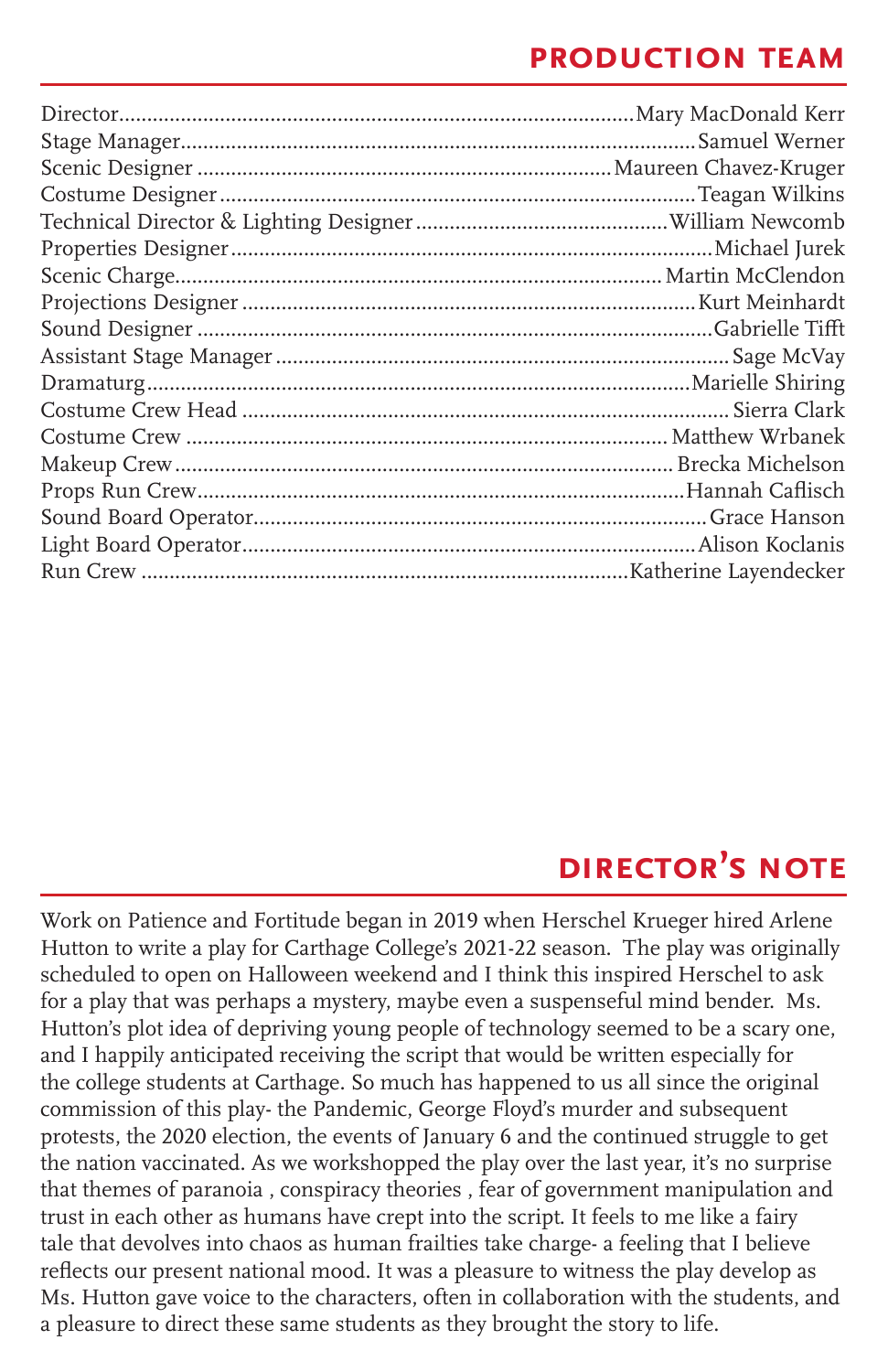# **playwright's note**

No matter what a playwright thinks they are writing about, it is inevitable that the outer world creeps into their subconscious and enters their work-in-progress. What started as a simple question I asked myself in late 2019, as I began thinking about writing a play for the Carthage New Play Initiative – what happens if (when?) the internet goes down, completely – became a study of fear and community by the time I started an early draft during the lockdown. I never feel that I write as much as I chisel away at finding the story. Along the way I recalled a theory of organizational management that suggests that in any group setting, a family unit, a board of directors, a department, a corporate team, etc., all the traits of Winnie-the-Pooh characters will be represented. That inspired me to create roles with genderless names, playing with anagrams of the characters' monikers in Milne's classics. The play takes its name from the two stone lions in front of the New York Public Library on Fifth Avenue, the building which houses the original stuffed animals that A. A. Milne gave to his son Christopher Robin on August 21, 1921, exactly a hundred years ago.

I was originally scheduled to make several trips to Carthage for readings of drafts and workshops of the script as it evolved. A reading, auditions and further development occurred in Zoomland, as I call it, but I was finally able to be in the same room with the actors for the first four rehearsals. Their insight, bravery, candor and imagination is reflected on the page and presented on the stage. The art of theatre is the art of collaboration and in addition to thanking the performers and creative team, as well as Herschel Kruger for his continuing support, my greatest gift, during this most difficult of times, has been the patience and fortitude, and kindness, of my chief collaborator and new friend, director Mary MacDonald Kerr.

## **cast biographies**

**AK Engleson** (Chris): AK Engleson is a senior majoring in Theatre and Graphic Design. This is their second mainstage production and their second New Play Initiative play. They have loved getting to work directly with the playwright to create a character and show that they're proud of. They are excited to work on their theses next semester and can't believe that their education is almost coming to an end. They are grateful for the experience and hope you all enjoy the show.

**Sophie Michalski** (Hoopster): Sophie Michalski is a senior Music Theatre major and is thrilled to be a part of such a fun production here at Carthage! Some of her favorite past roles at Carthage have been Anne Marie in DOLL'S HOUSE PART 2, Lord of the Underworld/Nasty Interesting Man in EURYDICE, J. Finch/Ensemble in PUFFS, and Chaplain in FIGHTING FOR HOME. Sophie would love to thank her amazing friends and family for always being there for her. Enjoy the show!

**Rayven Craft** (Lettie): Rayven Craft is a junior Music Theatre Major with a minor in Women and Gender Studies. She is so humbled to be originating the role of Lettie. She has previously been seen in the spring musical FLORA THE RED MENACE, the fall dance show RESONATE, THE HANDBOOK, and the documentary theatre piece FIGHTING FOR HOME. Rayven would like to thank her friends and family for their endless support, phenomenal cast and crew for making this such a remarkable and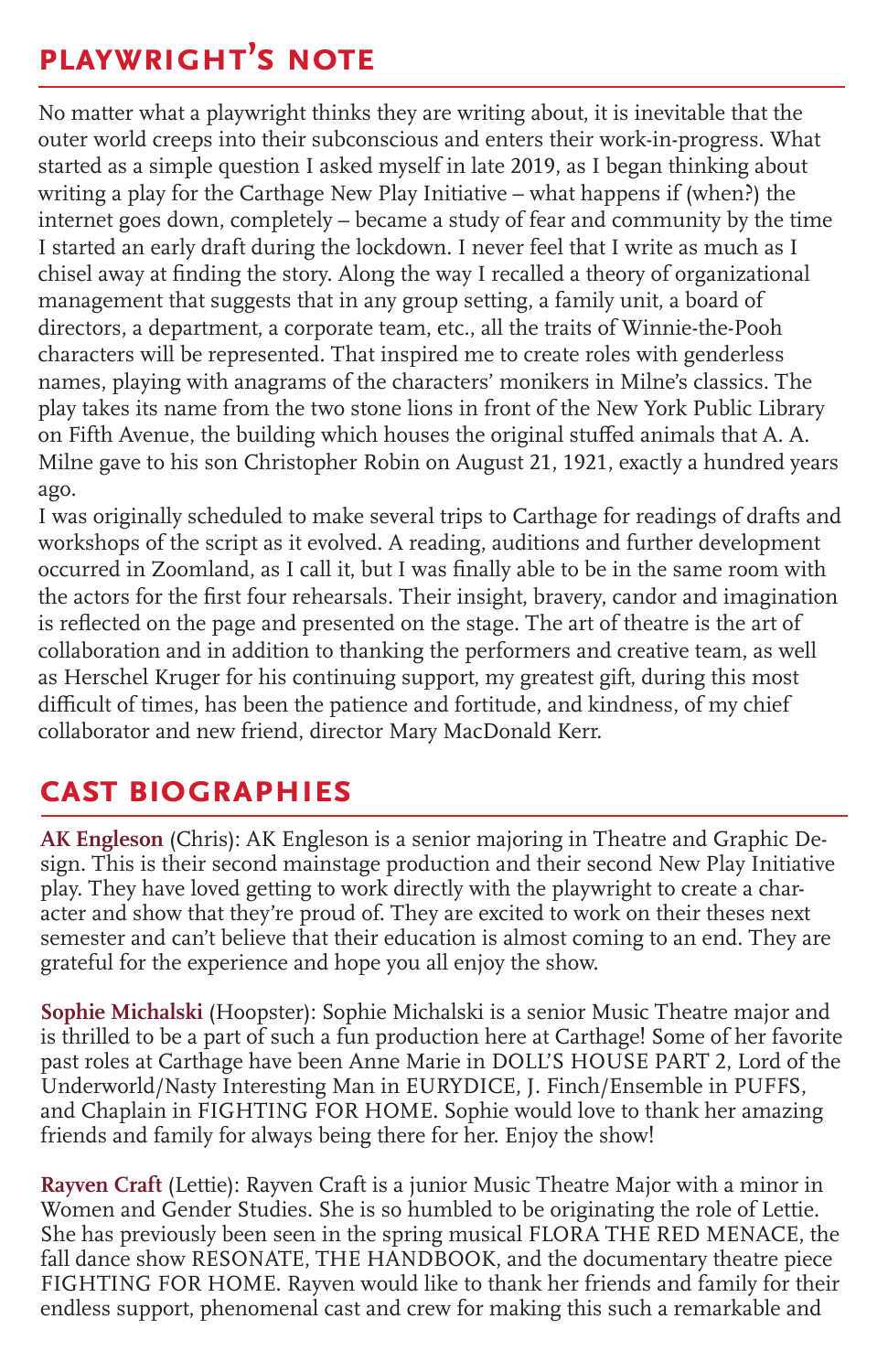enjoyable experience, and above all else God.

**Chloe Hilby** (Yoree): Chloe Hilby is a junior theatre major with a double minor in secondary education and music. She has had the privilege of being in many shows at Carthage College including ROMEO AND JULIET WALK INTO A BAR, BLOOD SISTERS, and FLYING AND FALLING. Her plans for after college include teaching theatre at the high school level, working with children's theatre, and devoting time to starting her own multi-level marketing company. She hopes you enjoy the show and that you understand that Yoree is the complete opposite of her and she is an approachable human.

**Rose Reichert (**Kana): Rose Reichert is a Junior General Theater major and Communications minor at Carthage College. She is excited to debut in her first Carthage Mainstage Production as Kana in Patience and Fortitude. Her previous roles include Mother (Yellow Boat), Sister Mary McGee (Blood Sisters), and Violet (Smokefall). Rose would like to thank director, Mary Kerr, and playwright, Arlene Hutton, for this amazing opportunity. She also thanks her wonderful castmates and crew who have become her friends and joined her on this fun journey! Last but not least, Rose thanks her family and friends from home, aka her fan club, for all the love and support they have given her. Enjoy the show!

**Rachel Skowronski** (Barb): Rachel Skowronski is a Senior double majoring in Music Theatre and Communications with a minor in Dance. This is her ninth mainstage performance, the others include WOMEN ON THE VERGE, ROMEO AND JULIET WALK INTO A BAR, PUFFS, THE HANDBOOK, RESONATE, SHIFT, FLYING AND FALLING and AWAY FROM THE MIRROR. Other Carthage productions include Musical Theatre Workshops: SWEET CHARITY, Songs and Scenes from FUN HOME, and YOU'RE A GOOD MAN CHARLIE BROWN, as well as Directing Scenes: GRUESOME PLAYGROUND INJURIES, and THE MOORS, and the Theatre One Acts: THE CASE OF THE CRUSHED PETUNIAS. She would like to thank Mary for the opportunity to perform in this show, the wonderful cast and crew for all their hard work, and her friends and family. @\_rachelskowronski

**Rogelio Castro** (Low): Rogelio Castro is a senior Music Theatre Major. Previous credits at Carthage include MARIE ANTOINETTE (The Dauphin/The Servant), KISS ME KATE (Ensemble), ROMEO & JULIET WALK INTO A BAR (Professor Old Dude/Devon/Steve), EURYDICE (Father U/S), and WOMEN ON THE VERGE OF A NERVOUS BREAKDOWN (Ivan's Concierge/Magistrate #2/Chief Inspector) on the mainstage. Studio credits include SECRET OF THE WINGS (Mr. Fitzpatrick/Boy/ Father of Seven Sons/Tony). Musical Theatre Workshop credits include FUN HOME (Bruce Bechdel), YOU'RE A GOOD MAN CHARLIE BROWN (Charlie Brown), and SONGS FOR A NEW WORLD. Directing Scene credits include GRUESOME PLAY-GROUND INJURIES (Doug) and THE DRUNKEN CITY (Frank). Rogelio would like to first welcome back the public to the Wartburg Theatre and is happy to be sharing stories once again. He would also like to thank all his family and friends for their support and believing in his dreams.

**Lane Breimhorst** (Oro): Lane Breimhorst is a junior Music Theatre major who is also studying to become an ASL Interpreter for the theatre. As a person with hearing loss, he loves to share his unique experience onstage through performance. His most re-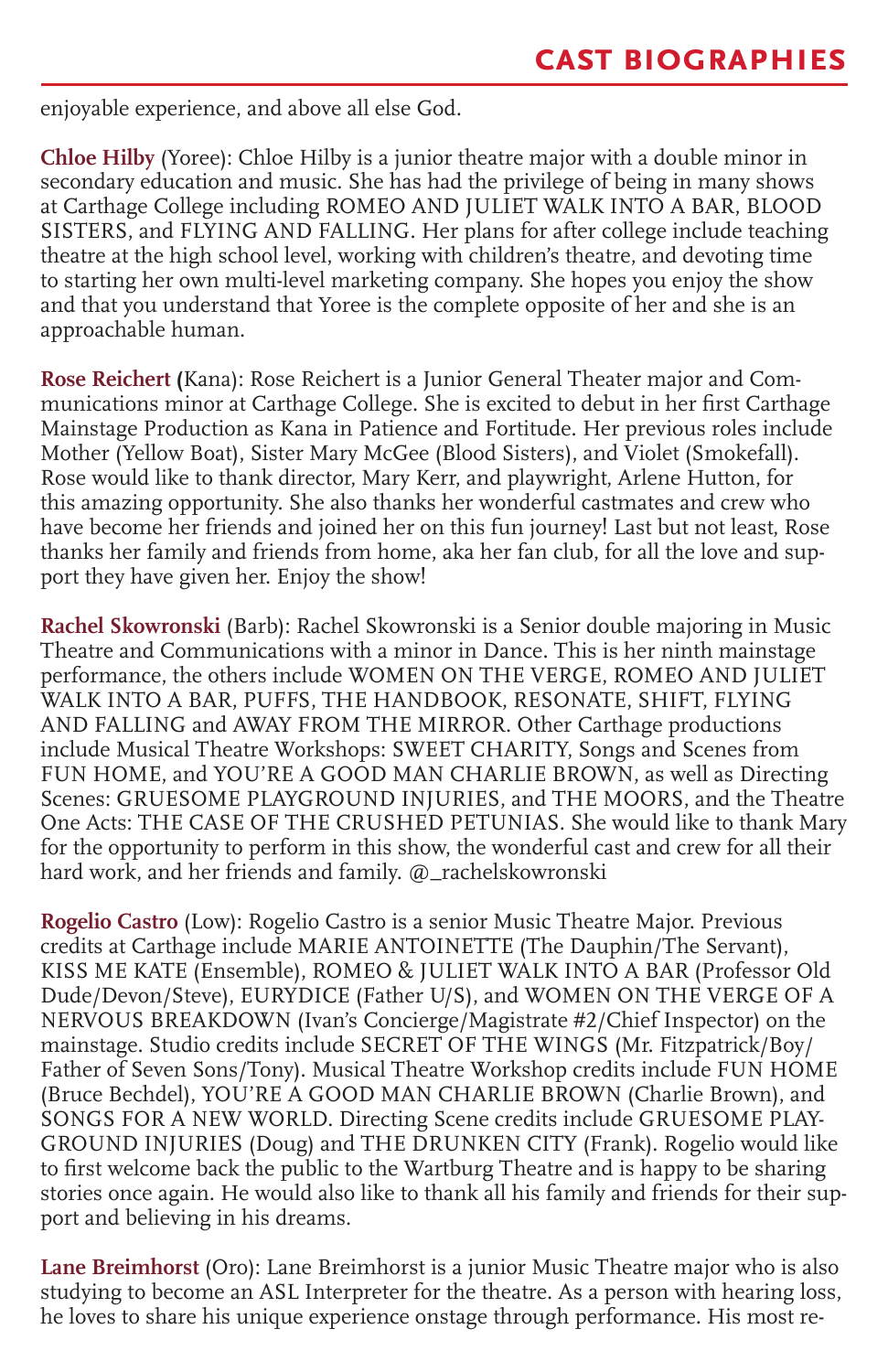### **cast biographies**

cent credits include CHILDREN OF A LESSER GOD (Orin) at Hope Summer Repertory Theatre and SONGS FOR A NEW WORLD at Carthage College. At Carthage, he has also participated in Music theatre workshops OUR TIME and YOU'RE A GOOD MAN CHARLIE BROWN, as well as a J-Term Production of THE YELLOW BOAT (Chorus 1). He would like to thank his friends and family for their unending support in his creative endeavors, as well as the cast, crew, and creative team of PATIENCE AND FORTITUDE for the amazing opportunity to star in the original production of this play.

**Nate Myers** (Reg): Nate Myers is a junior Music Theatre and Music Composition double major. Previously Nate was seen in the Carthage Mainstage productions of PUFFS (Wayne Hopkins) and EURYDICE (Big Stone). Along with that Nate has performed in the Carthage Studio Theatre in SMOKEFALL (Footnote/Fetus 2/Samuel) and BODY AWARENESS (Jared). Other recent productions include RIDE THE CYCLONE (Ricky Potts), DISNEY'S NEWSIES (Crutchie), DROWSY CHAPERONE (George), and ALMOST MAINE (Chad). Nate has really enjoyed being apart of this play and hopes everyone enjoys it!

**Massimo Manfredini** (Heff): Massimo Manfredini is a Junior Music Theatre major with a self-designed minor in Creative Arts Education. He has pursued theatre for most of his life and hopes to become a professional performer on the stage one day. Massimo has appeared in a number of Carthage productions including SWEET CHARITY (Officer Monty/Ensemble), RIDE THE CYCLONE (Karnak), and WOMEN ON THE VERGE OF A NERVOUS BREAKDOWN (Ivan). He is so honored to be given the opportunity by Mary and Beth to be in this wonderful production. He is also very proud of the cast and crew of this performance for all the amazing work they have done. He would like to extend massive thanks to his family and friends for their continued support of his endeavors in the theatre and hopes you enjoy the show!

## **production team biographies**

**Kurt Meinhardt** (Projection Designer) is a junior Technical-Direction Theatre Major. He is excited to be a new transfer student at Carthage College. He was most recently a part of the mainstage production BETRAYAL as the sound board operator. He also has previously worked on many shows at the James Lumber Center for the College of Lake County in Illinois. His work included MASKING REALITY as a playwright, URSIN ASCENDING as the lighting designer, and AS YOU LIKE IT as a member of the build crew. He would like to thank his supportive family, his newfound friends of Carthage, and the production team for allowing him to be a part of this new production.

**Gabrielle Tifft** (Sound Designer) is a junior Technical-Direction Theatre Major, with two Minors in Costume Design and Dance and is very excited to be back. In her time at Carthage, she has been involved in the mainstage productions of AWAY FROM THE MIRROR as the costume coordinator, EURYDICE as the assistant light designer, ROMEO AND JULIET WALK INTO A BAR as the sound designer, PUFFS as a costume crew member, and THE HANDBOOK as the light board operator, as well as the studio production of SMOKEFALL and the J-Term production of SWEET CHARI-TY as the light designer. Gabrielle is a member of Alpha Psi Omega where she is also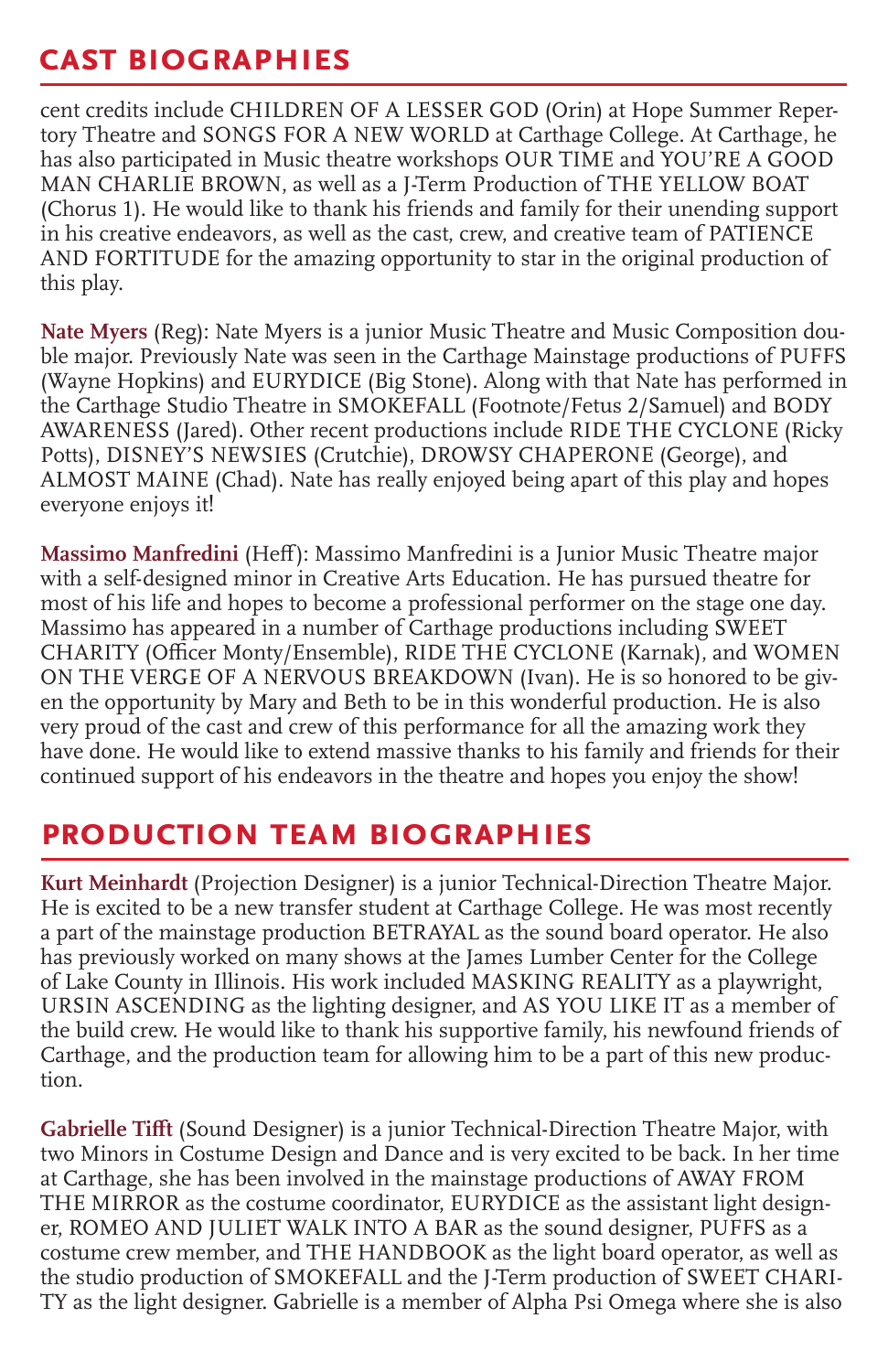#### **production team biographies**

the Vice President/Secretary, Alpha Lambda Delta, and the National Dance Education Organization where she is also the NHSDA officer. This past summer she kept very busy working at Starlight Theatre as the light designer for YOU'RE A GOOD MAN, CHARLIE BROWN and LITTLE SHOP OF HORRORS, as well as Citadel Theatre's GUYS AND DOLLS. She would like to thank her friends and family for all their support as well as William Newcomb, Herschel Kruger, and Caitlin Preuss for this opportunity.

**Marielle Shiring** (Dramaturg) is a junior double majoring in Arts Administration and Theatre with a minor in English. Previous roles at Carthage include Anna in THE BALTIMORE WALTZ in the studio theatre, Mary/Benvolio in ROMEO AND JULIET WALK INTO A BAR, Dorthy Simple in THE CASE OF THE CRUSHED PETUNIAS, and Joy/Teacher/Chorus 2 in THE YELLOW BOAT in One Act performances. She was also the Stage Manager for EURYDICE. Personal favorite performances of Marielle's include Illona in SHE LOVES ME (Edgewood High School, Madison, WI) and Chorus in THE HUNCHBACK OF NOTRE DAME (Capital City Theatre, Madison, WI). In January 2021, Marielle worked as the Administrative Assistant for the Region 3 Kennedy Center College Theatre Festival (KCACTF) and will be serving in this role again for the 2022 festival! Marielle also works for Tianna Conway in Carthage's Office of Performing & Visual Arts as the Arts Events Manager and as a House Manager. Marielle would like to thank her family, friends, and the theatre faculty, especially Herschel Kruger, for all of their support in her education and providing her with wonderful opportunities like this!

**Teagan Wilkins** (Costume Designer) is a senior General Theatre major. She is excited to present PATIENCE AND FORTITUDE as her thesis. She has previously worked on SMOKEFALL as a costume designer. Teagan has previously been seen in BODY AWARENESS, a Studio Theatre production, as Joyce, and in TWELFTH NIGHT, a J-Term class, as the Captain and Antonio. She also is an employee in the costume shop on campus. Teagan would like to thank her family and friends for always supporting her, as well as the production team and the faculty for this opportunity.

**Arlene Hutton** (Playwright): Arlene Hutton is the author of Last Train to Nibroc, the first FringeNYC production to transfer Off-Broadway (NY Drama League Best Play nomination). Regional credits include B Street, Chester Theatre, Cincinnati Playhouse in the Park, Florida Studio Theatre, Kitchen Theatre and Rubicon, who received the Ovation Award for Best Production of Hutton's play Gulf View Drive. Her scripts have been presented at the Edinburgh Festival Fringe, Off- and Off-Off-Broadway, in London and throughout the world. Other works include Letters to Sala, Three Sisters Brontë, As It Is In Heaven and I Dream Before I Take the Stand, translated into Kannada and performed at theatre festivals in India in 2019. Her radio scripts, presented for the BBC and Playing on Air featured Mamie Gummer, Amy Ryan and Michael Stuhlbarg. An alumna of New Dramatists and member of Ensemble Studio Theatre, Hutton is a three-time winner of the Samuel French Short Play Festival, nine-time finalist for the Actors Theatre of Louisville Heideman Award, finalist for the Francesca Primus Prize, and recipient of the Lippman and Calloway Awards. Hutton has received commissions and grants from the EST/Sloan Foundation, NYSCA, South Carolina Arts Commission, Bushwick Starr, the Big Bridge Theatre Consortium, the Educational Theatre Association, UCSB and Washington Stage Guild. Residencies include the Australian National Playwrights Conference, Blue Mountain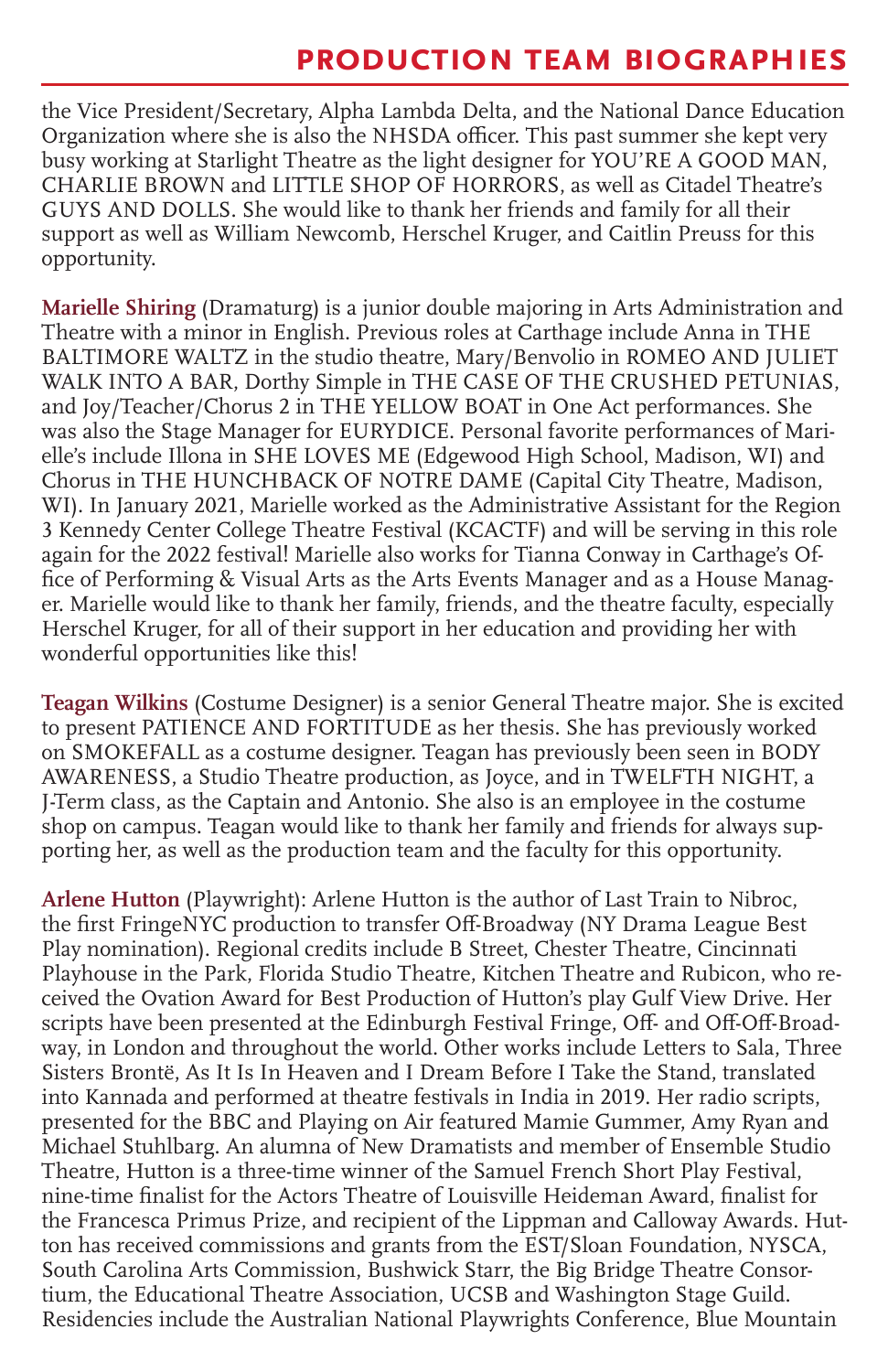#### **production team biographies**

Center, MacDowell Colony, SPACE at Ryder Farm, Winterthur, VCCA and Yaddo. Hutton was twice named the Tennessee Williams Fellow at the University of the South and has been on the faculty of Fordham University, the College of Charleston, the Sewanee Writers Conference, Chautauqua Theatre Company and Arts Workshop International in Assisi, Italy. Her scripts are published by Dramatists Play Service, Samuel French and Playscripts and appear in numerous anthologies. Hutton currently teaches playwriting at The Barrow Group in New York City

**Mary MacDonald Kerr** (Director) Mary is delighted to be returning to Carthage College where she previously directed URINETOWN and MOTHER COURAGE. Mary has been a theater professional in the Milwaukee area for 28 years. Most recently she played Emily in Forward Theater's LIFESPAN OF A FACT, and another Emily in Next Act Theater's A SMALL FIRE. Other favorite roles include Terry Glimmer in SIDEMAN, Frankie in VOICE OF THE PRAIRIE, Grace in FAITH HEALER at Next Act, Q in THE FEW, Alice in THE DETECTIVE'S WIFE, Darrell Strawberry in THE SWEETEST SWING IN BASEBALL at Milwaukee Chamber Theatre, Anna in BURN THIS and Pope Joan in TOP GIRLS at Renaissance Theaterworks. Mary recently directed MARY JANE for Forward Theater. Other favorite directing projects include WEST SIDE STORY for Hope Rep (Holland Michigan) , CYRANO for Titan (NYC) LUNA GALE for Renaissance Theaterworks, NO CHILD, GOING TO ST. IVES for Next Act, and the THE GLASS MENAGERIE for In Tandem Theater. She will be picking up where she left off directing ACTUALLY for Renaissance in March of 2022, which was about to open in March of 2020 when the country shut down.

**Maureen Chavez-Kruger** (Scenic Designer, Adjunct Assistant Professor of Theatre) believes that theatre is a collaborative art discipline. The success of a production relies on the ability of theatre artists to come together and create a unified vision that supports the words of the playwright. As the Scenic Designer, her job is to give physical form to the words contained within the script. Through research, script analysis, and discussions with the director, the design for the show is defined and shaped. The scenic designer uses the following items to communicate the design: period research, vision boards, full set of ½" designer drafting, ½" paint elevations, ¼" blueprint model, and a research packet for the production of properties. These items are shared with the rest of the design team (lighting designer, costume designer, technical director, scenic charge, and property master) to ensure the show fulfills a cohesive vision. Maureen's regional design work includes productions at the Milwaukee Repertory Theatre, First Stage Milwaukee, Next Act Theatre, Milwaukee Chamber Theatre, and UW-Milwaukee: Peck School of the Arts. She holds an adjunct teaching appointment at Carthage College, serves as a guest designer, and Co-Professor of J-term Trips in New York and Greece. Maureen's most recent scenic designs at Carthage include WOMEN ON THE VERGE OF A NERVOUS BREAKDOWN, SPRING AWAKENING, NO NAME, DAY AFTER NIGHT, A SEAT AT THE TABLE, MARIE ANTOINETTE, and ROMEO AND JULIET WALK INTO A BAR. She holds an MFA in Scene Design from Boston University and served six years as a Board Member for Milwaukee Chamber Theatre (2014-2020).

**Prof. Kim Instenes** (Costume Designer, Associate Professor of Theatre) holds an MFA in Costume Design and Technology from Ohio University, and a BA in Theatre from UW-Whitewater. Her faculty credits include UW Parkside, UW Whitewater,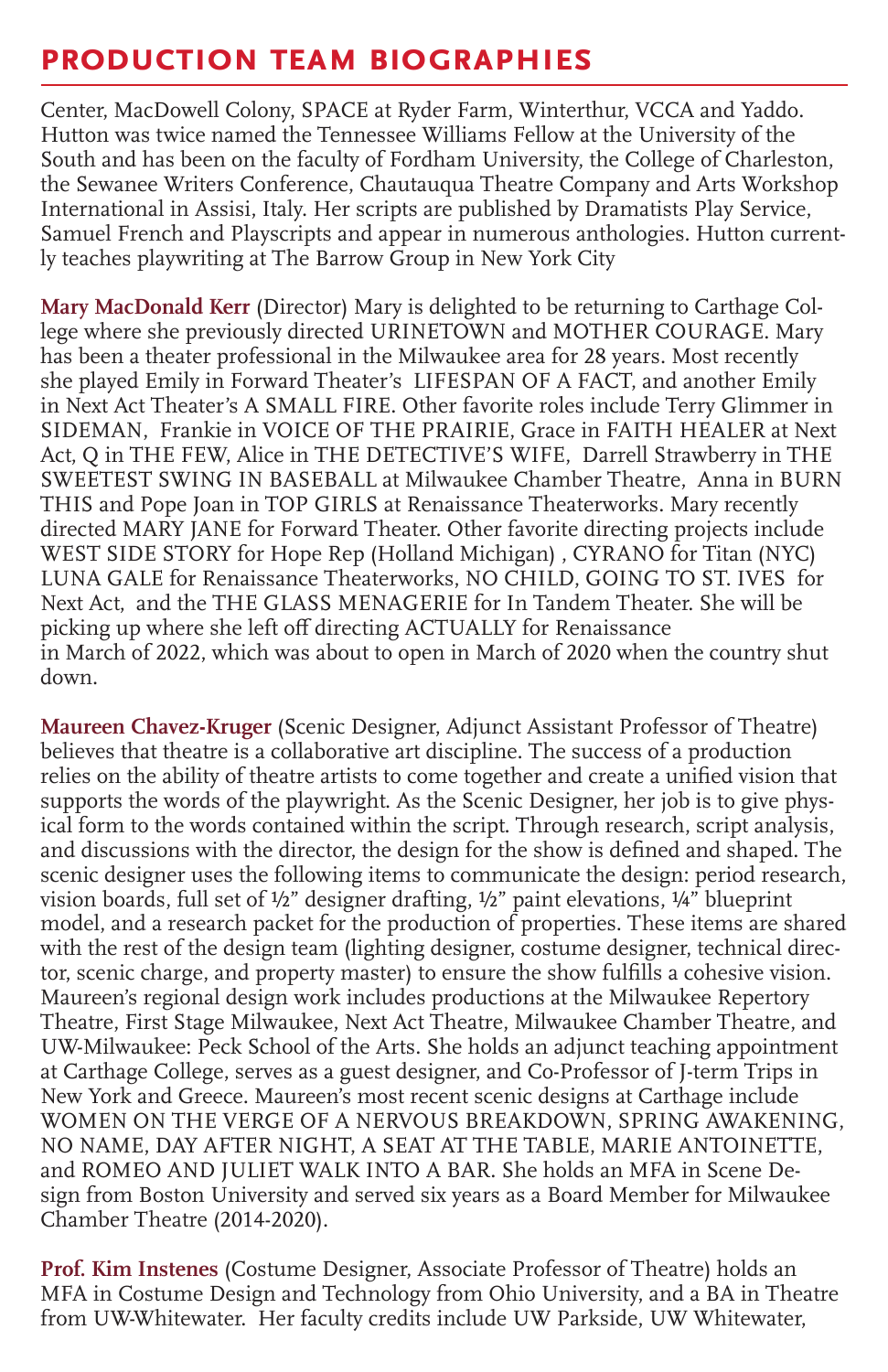#### **production team biographies**

UW Milwaukee and Lawrence University. In addition to teaching at these schools she has designed costumes and makeup for a number of productions including IMAG-INARY INVALID, PRIDE AND PREJUDICE, TROJAN WAR, SWEENEY TODD and TRANSLATIONS. Kim continues to work as a freelance costume and make-up designer in the Milwaukee/Chicago area. Professional design credits include THE SNOW and BEST CHRISTMAS PAGEANT EVER, as well as the musical BIG at Milwaukee's First Stage Children's Theatre, the JEEVES Trilogy and HEROES at Milwaukee Chamber Theatre, and numerous shows at the Milwaukee Repertory Theater, Renaissance Theatre Works, Utah Shakespearean Festival and the Racine Theatre Guild. Design work at Carthage includes SPRING AWAKENING and costumes for the world premieres of NO NAME by Jeffrey Hatcher and GHOST BIKE by Laura Jacqmin,to name a few. GHOST BIKE won her a Certificate of Merit from the Kennedy Center American College Theatre Festival for costume and makeup design and an invitation to show her work at the Festival. Kim is excited to be a part of the Theatre Department here at Carthage as it strengthens and strives to create theatre artists of the highest quality. She enjoys the thrill of watching a student understand what a costume does for their character and watching that character come to life as a result. She would also like to thank her family, husband Doug, and children, Lauren and Dalen, for their continued support of her creative endeavors.

**Prof. William Newcomb** (Technical Director/Lighting Designer, Assistant Professor of Theatre) holds a B.F.A. in Technical Theatre from Tarleton State University, Stephenville, Texas, and an M.F.A. in Arts Administration from Southern Utah University. He was assistant manager of the Milwaukee Repertory Theatre for two years before coming to Carthage. William also served as production Manager for the Optimist Theatre's Shakespeare in the Park. William is a national member of USITT. Other credits include technical director of the Wells Fine Arts Center at Tarleton State University, assistant technical director at Oberlin College, scene shop foreman at Ohio Light Opera, and assistant to the production manager of the Utah Shakespearean Festival.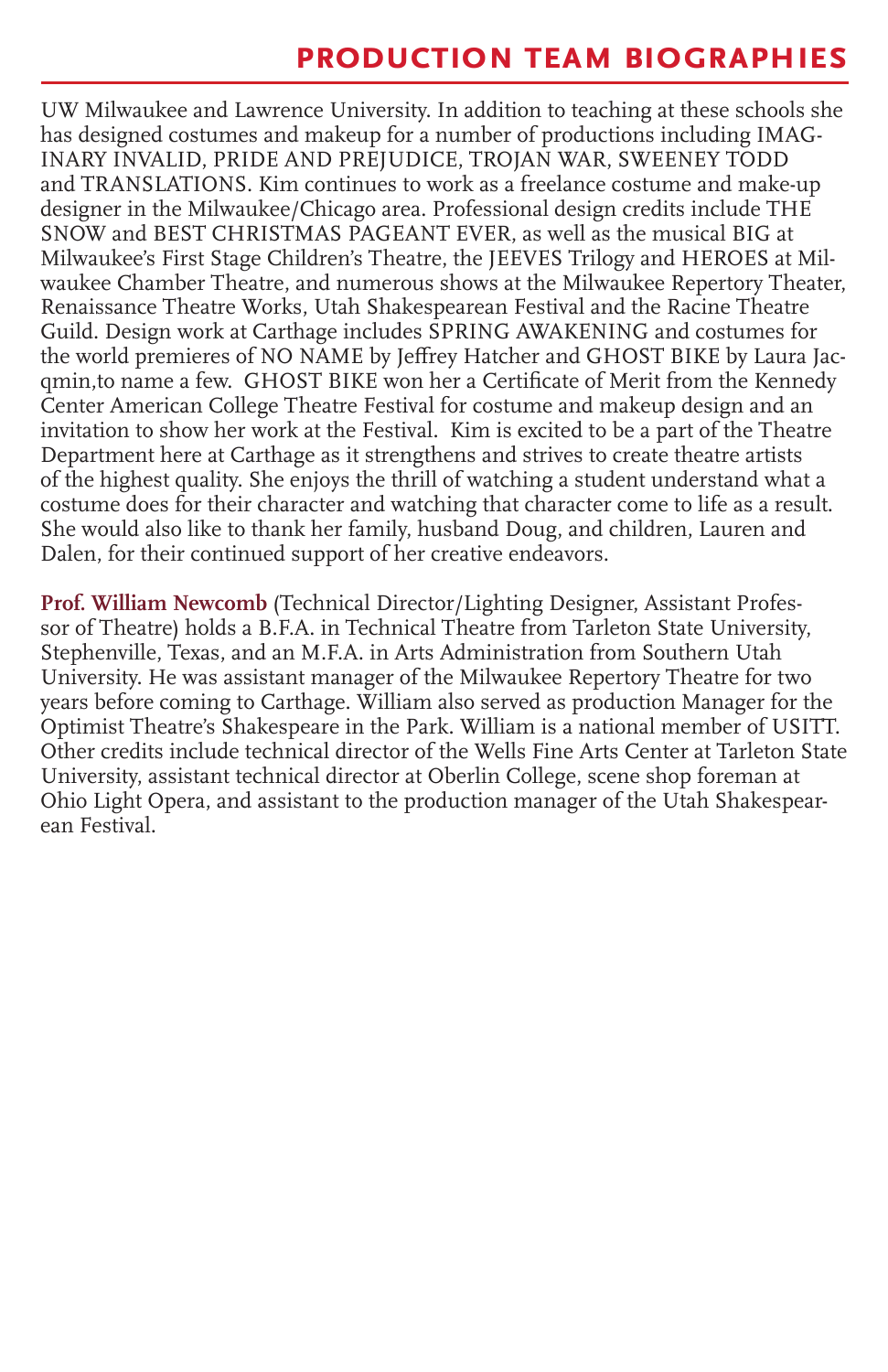## **kcactf**

The Kennedy Center American College Theater Festival, part of the Rubenstein Arts Access Program, is generously funded by David M. Rubenstein.

Special thanks to The Harold and Mimi Steinberg Charitable Trust for supporting the John F. Kennedy Center for the Performing Arts' Kennedy Center American College Theater Festival.

Additional support is provided by The Honorable Stuart Bernstein and Wilma E. Bernstein; and the Dr. Gerald and Paula McNichols Foundation.

Kennedy Center education and related artistic programming is made possible through the generosity of the National Committee for the Performing Arts. This production is entered in the Kennedy Center American College Theater Festival (KCACTF). The aims of this national theater education program are to identify and promote quality in college-level theater production. To this end, each production entered is eligible for a response by a regional KCACTF representative, and selected students and faculty are invited to participate in KCACTF programs involving scholarships, internships, grants and awards for actors, directors, dramaturgs, playwrights, designers, stage managers and critics at both the regional and national levels.

Productions entered on the Participating level are eligible for invitation to the KCACTF regional festival and may also be considered for national awards recognizing outstanding achievement in production, design, direction and performance.

Last year more than 1,500 productions were entered in the KCACTF involving more than 200,000 students nationwide. By entering this production, our theater department is sharing in the KCACTF goals to recognize, reward, and celebrate the exemplary work produced in college and university theaters across the nation.

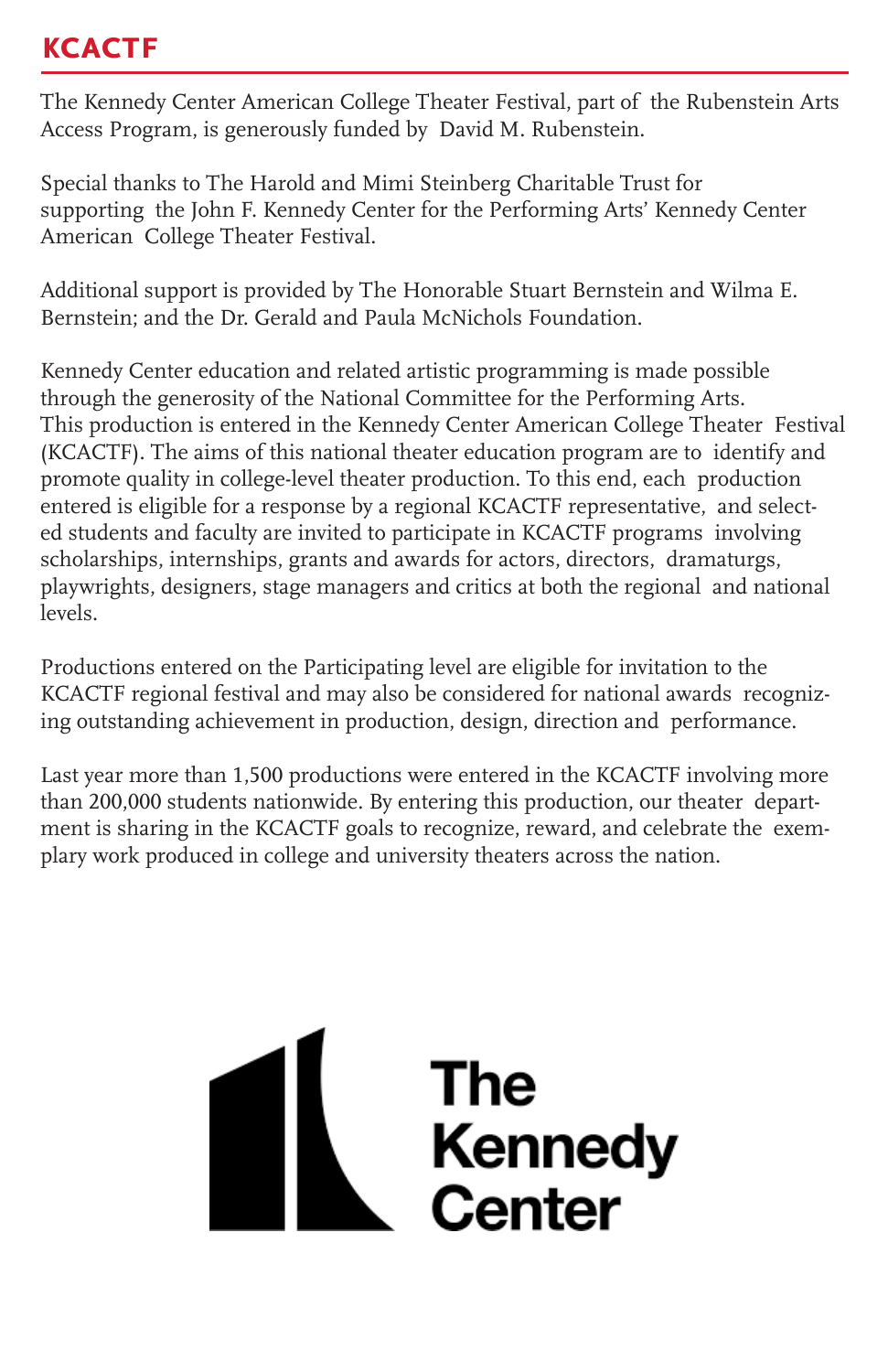## **carthage faculty and staff**

#### **Theatre Faculty**

#### **Musical Theatre Faculty and Staff**

| Director of Music Theatre Studies                                         |
|---------------------------------------------------------------------------|
|                                                                           |
|                                                                           |
| Matthew Hougland  Assistant Professor of Music & Music Theatre Specialist |
|                                                                           |
|                                                                           |

#### **Dance Faculty**

| Director of Dance Minor |
|-------------------------|
|                         |